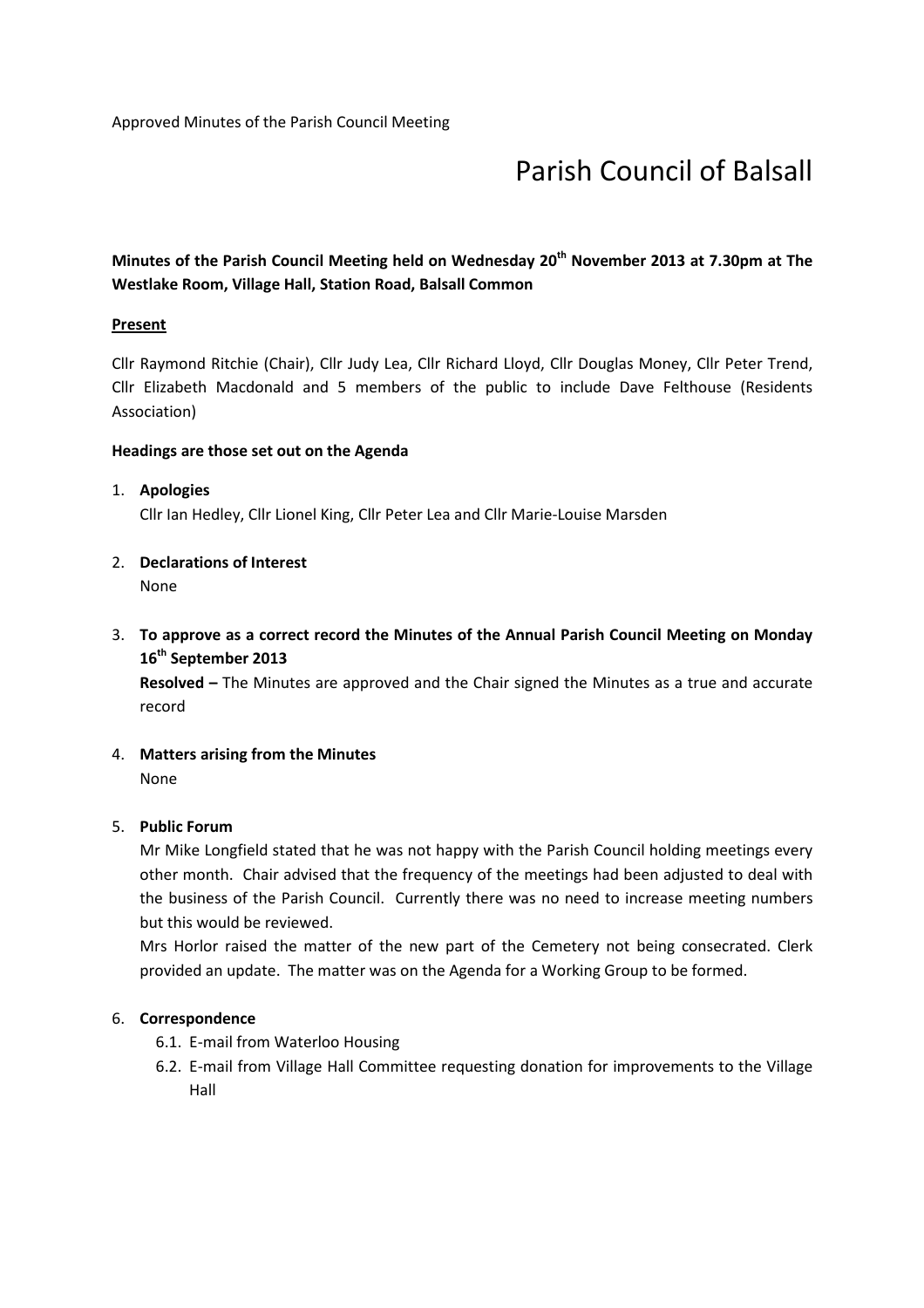7. Christmas Tree – An update was given by Cllr Judy Lea. The Mayor would be attending to switch on the Christmas lights. Balsall Common Primary school choir will be singing Xmas carols with local businesses providing refreshments

Chair thanked Cllr Judy Lea for her hard work in organising the switch on.

8. Cemetery – Update and to agree that a working group is formed

Resolved – That a working group is formed to look at all aspects to do with the extension of the Cemetery.

Members of the working group shall be Cllr Judy Lea, Cllr Douglas Money and Cllr Raymond Ritchie

## 9. CCTV – update and to earmark funds

Clerk provided an update as to the current position concerning tenders. It was suggested that the Clerk contact SMBC to obtain details of suppliers. As the process may be longer than expected, it was suggested that the funds are earmarked from this year's budget Resolved – That the sum of £23,000 from the Co-operative account is earmarked for CCTV

system. The sum to be transferred from the Co-operative account to the Natwest Business Reserve account

## 10. Village Hall – To consider request for a donation

It was agreed that in principle, a donation may be made; however, the Parish Council requires further details of the planned expenditure and breakdown of costs. Finance Committee to consider this matter having reviewed the budget and costing.

11. Police Shop – To formally execute the Lease to the Police Shop Resolved – That the Lease is executed

## 12. Reports from Committees

## 12.1. HS2

Cllr Lloyd provided an update. The compensation consultation is ongoing. This Parish will be mainly affected during the construction phase of the project.

## 12.2. Airport

Cllr Money advised that the last meeting had been cancelled. He confirmed that the government has requested all airports to provide details of future plans. The airport is also set to trial operating options 5 & 6.

## 13. Joint Working with Berkswell

13.1. Neighbourhood Development Plan

Clerk provided an update of communication with Kay Howles. Clerk is to contact Sara James at SMBC to arrange a meeting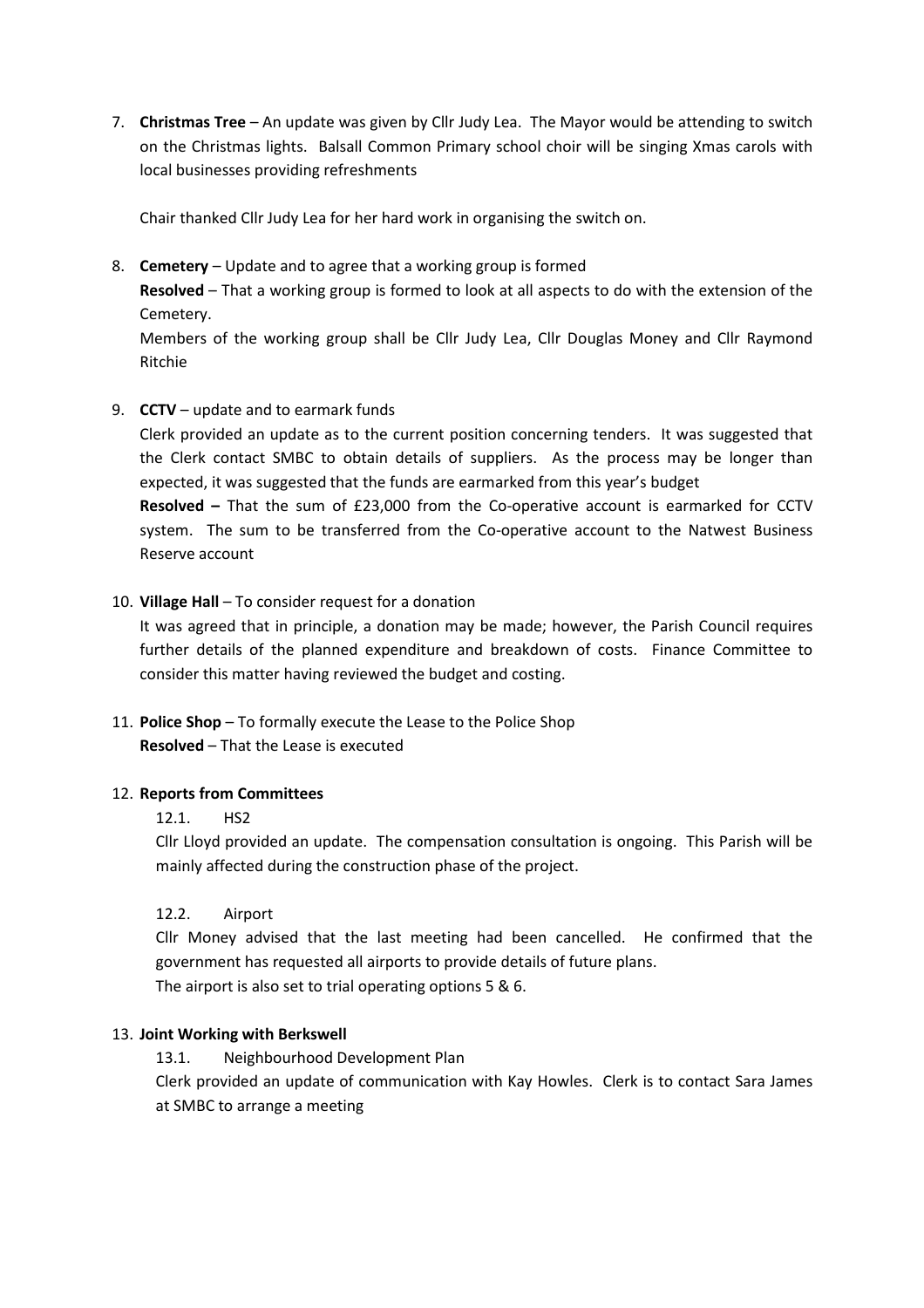#### 14. Accounts & Governance

14.1. Audit – An unqualified opinion was given by the Auditor. Notice of Closure of the Audit has been advertised and to agree to adopt any recommendations made by the internal and external auditor

Clerk confirmed that the Notice of Closure of the Audit has been advertised on the Notice boards. The Audit was now complete.

Clerk advised of the communication received from the Internal and external auditor. The Internal auditor required that invoices are filed better and the cheque stub is initialled. Fidelity insurance was below the amount recommended. Clerk confirmed that the Insurance Company has advised that fidelity insurance is now £250,000 as standard for local council policies. As for cheque stubs, these were now being initialled. Clerk was now filing invoices in a different format.

The external auditor requires that the Financial Regulations are reviewed. This is a matter currently being dealt with along with the Standing Orders.

14.2. Accounts – To agree to reduce the number of bank accounts of the Parish Council Clerk advised Councillors of the number of bank accounts held by the Parish Council RESOLVED that the Parish Council shall have the following bank accounts:- Natwest Bank - current account Number 04206398 Co-operative - Account number 065306244 Santander - Account number 3894517 – Cemetery legacy account – these funds are to be used only for the Cemetery Natwest Business Reserve Account Number 43012957 – to hold earmarked funds only

RESOLVED that the following accounts to be closed and funds to be transferred to the Natwest current account Number 04206398:-

Natwest Business Reserve – Account Number 43049249 Santander Account Number – 03898407 HSBC account number - 81285408

- 14.3. PROPOSAL To approve list of Payments for Approval and Payments Made RESOLVED – that the accounts are approved for payment
- 15. Co-options To consider recommendation by Staffing Committee and to Co-opt new member This item was dealt with as a confidential item and members of the public were asked to leave the meeting

Resolved – That Mr Rob Horsfield is co-opted onto the Council